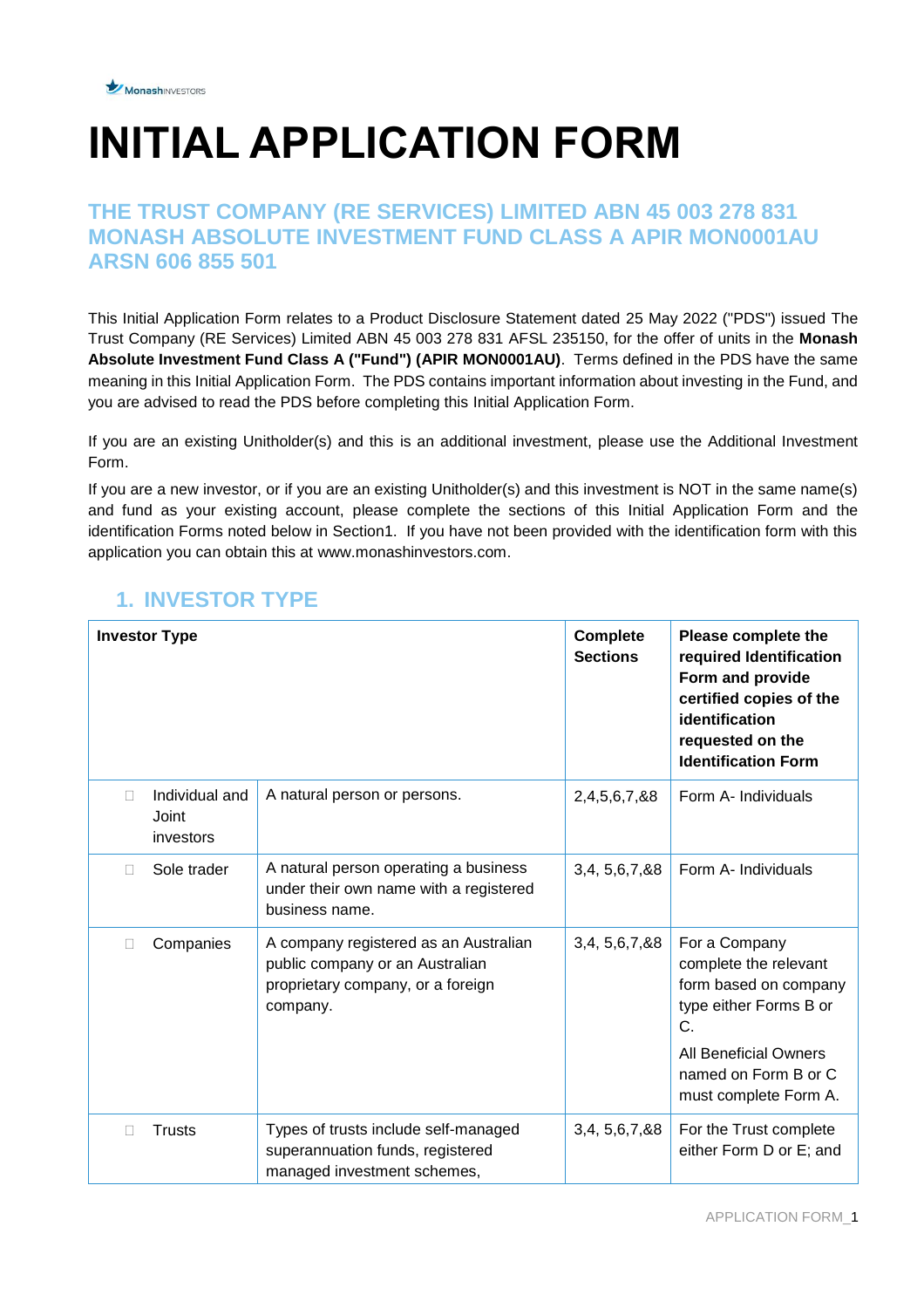

|                                 | unregistered wholesale managed<br>investment schemes, government<br>trusts). | superannuation funds or other trusts<br>(such as family trusts and charitable                                                                                                                                                                                                                                                                                                   |                  | For an Individual<br>Trustee complete Form<br>A; or<br>For a Company Trustee<br>complete Form B or C<br><b>All Beneficial Owners</b><br>named on Form D or E<br>must be complete Form<br>A |
|---------------------------------|------------------------------------------------------------------------------|---------------------------------------------------------------------------------------------------------------------------------------------------------------------------------------------------------------------------------------------------------------------------------------------------------------------------------------------------------------------------------|------------------|--------------------------------------------------------------------------------------------------------------------------------------------------------------------------------------------|
| Partnership<br>$\mathbb{L}$     | agreement.                                                                   | A partnership created under a partnership                                                                                                                                                                                                                                                                                                                                       | 3,4, 5,6,7, &8   | For the Partnership<br>please complete Form F<br><b>All Beneficial Owners</b><br>named on Form F must<br>complete Form A.                                                                  |
| Associations<br>□               | Incorporated associations are                                                | associations registered under State or<br>Territory based incorporated association<br>statutes. Unincorporated associations are<br>those of persons who are not registered<br>under an incorporated associations<br>statute and thus do not have the legal<br>capacity to enter into agreements.                                                                                | 3,4, 5,6,7, &8   | For the Association<br>please complete Form<br>G.<br><b>All Beneficial Owners</b><br>named on Form G must<br>complete Form A.                                                              |
| Registered<br>□<br>co-operative |                                                                              | An autonomous association of persons<br>united voluntarily to meet common<br>economic, social and cultural needs and<br>aspirations through a jointly-owned and<br>democratically-controlled enterprise<br>registered under a registry system<br>maintained by a State or Territory. This<br>investor type can include agricultural<br>businesses such as a dairy co-operative. | 3,4, 5,6, 7, & 8 | For the Registered co-<br>operative please<br>complete Form H.<br><b>All Beneficial Owners</b><br>named on Form H must<br>complete Form A.                                                 |
| Government<br>П<br>body         | government of part of a country.                                             | The government of a country, an agency<br>or authority of the government of a<br>country, the government of part of a<br>country or an agency or authority of the                                                                                                                                                                                                               | 3,4, 5,6,7, &8   | For a Government body<br>please complete Form I.<br><b>All Beneficial Owners</b><br>named on Form i must<br>complete Form A.                                                               |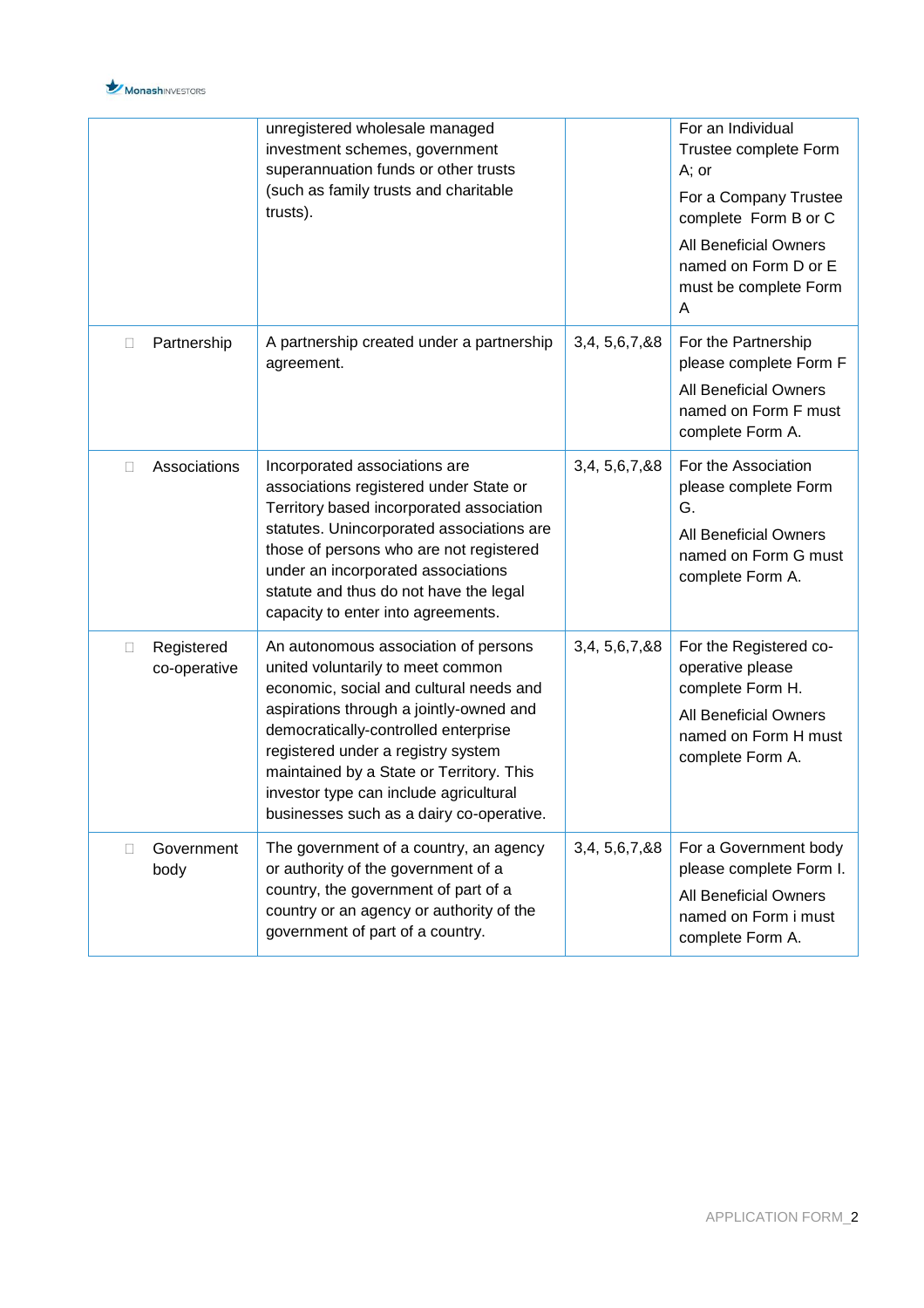

#### **2. INDIVIDUALS AND JOINT ACCOUNT HOLDERS INVESTOR DETAILS**

|                                                                                                                                                                                         | <b>Applicant 1</b>   | <b>Applicant 2 (if applicable)</b> |
|-----------------------------------------------------------------------------------------------------------------------------------------------------------------------------------------|----------------------|------------------------------------|
| <b>Investor Type</b>                                                                                                                                                                    | Individual<br>$\Box$ | Individual<br>$\Box$               |
| Title:                                                                                                                                                                                  |                      |                                    |
| <b>Given Name:</b>                                                                                                                                                                      |                      |                                    |
| Surname:                                                                                                                                                                                |                      |                                    |
| <b>Occupation:</b>                                                                                                                                                                      |                      |                                    |
| <b>Australian Tax File</b><br>Number:                                                                                                                                                   |                      |                                    |
| <b>Residential</b><br><b>Address:</b><br><b>Street address 1:</b><br><b>Street Address 2:</b><br>Suburb:<br>State:<br>Postcode:<br>Country:                                             |                      |                                    |
| <b>Postal Address if</b><br>different to<br><b>Residential</b><br><b>Address:</b><br><b>Street address 1:</b><br><b>Street Address 2:</b><br>Suburb:<br>State:<br>Postcode:<br>Country: |                      |                                    |
| <b>Phone Number</b><br>(business hours):                                                                                                                                                |                      |                                    |
| <b>Phone Number</b><br>(non-business<br>hours):                                                                                                                                         |                      |                                    |
| <b>Mobile Number:</b>                                                                                                                                                                   |                      |                                    |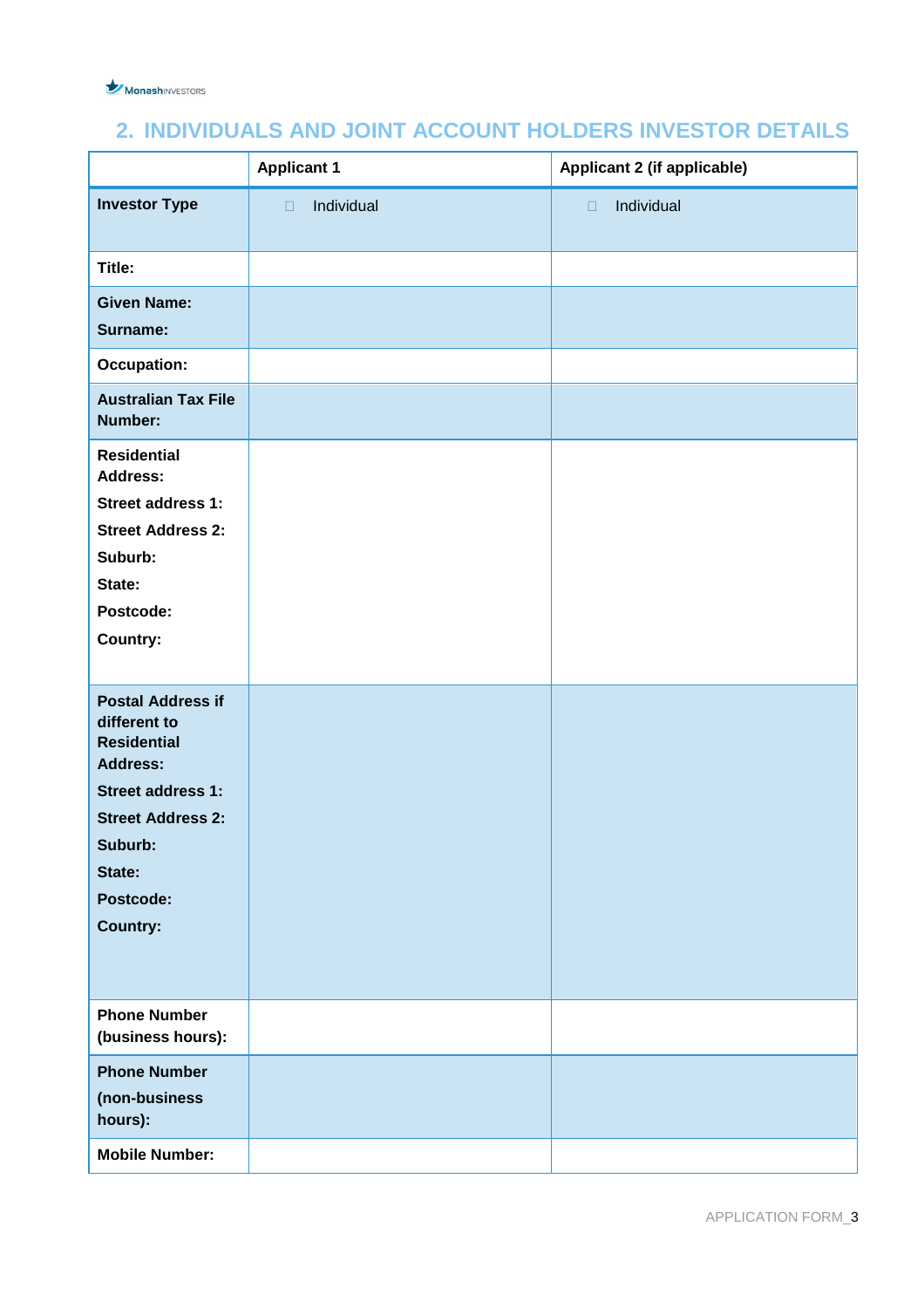

| <b>Email Address:</b>               |                                                                                                                     |                                                                                                                     |
|-------------------------------------|---------------------------------------------------------------------------------------------------------------------|---------------------------------------------------------------------------------------------------------------------|
| <b>Preferred contact</b><br>method: | I consent to receive all investor<br>correspondence from you by<br>email to the email address<br>provided.          | I consent to receive all investor<br>correspondence from you by<br>email to the email address<br>provided           |
|                                     | I wish to receive all investor<br>correspondence by post to the<br>address provided in on this<br>Application Form. | I wish to receive all investor<br>correspondence by post to the<br>address provided in on this<br>Application Form. |
|                                     | I nominate my financial advisor<br>П<br>as noted in section 6 to receive<br>all investor correspondence.            | I nominate my financial advisor<br>П<br>as noted in section 6 to receive<br>all investor correspondence.            |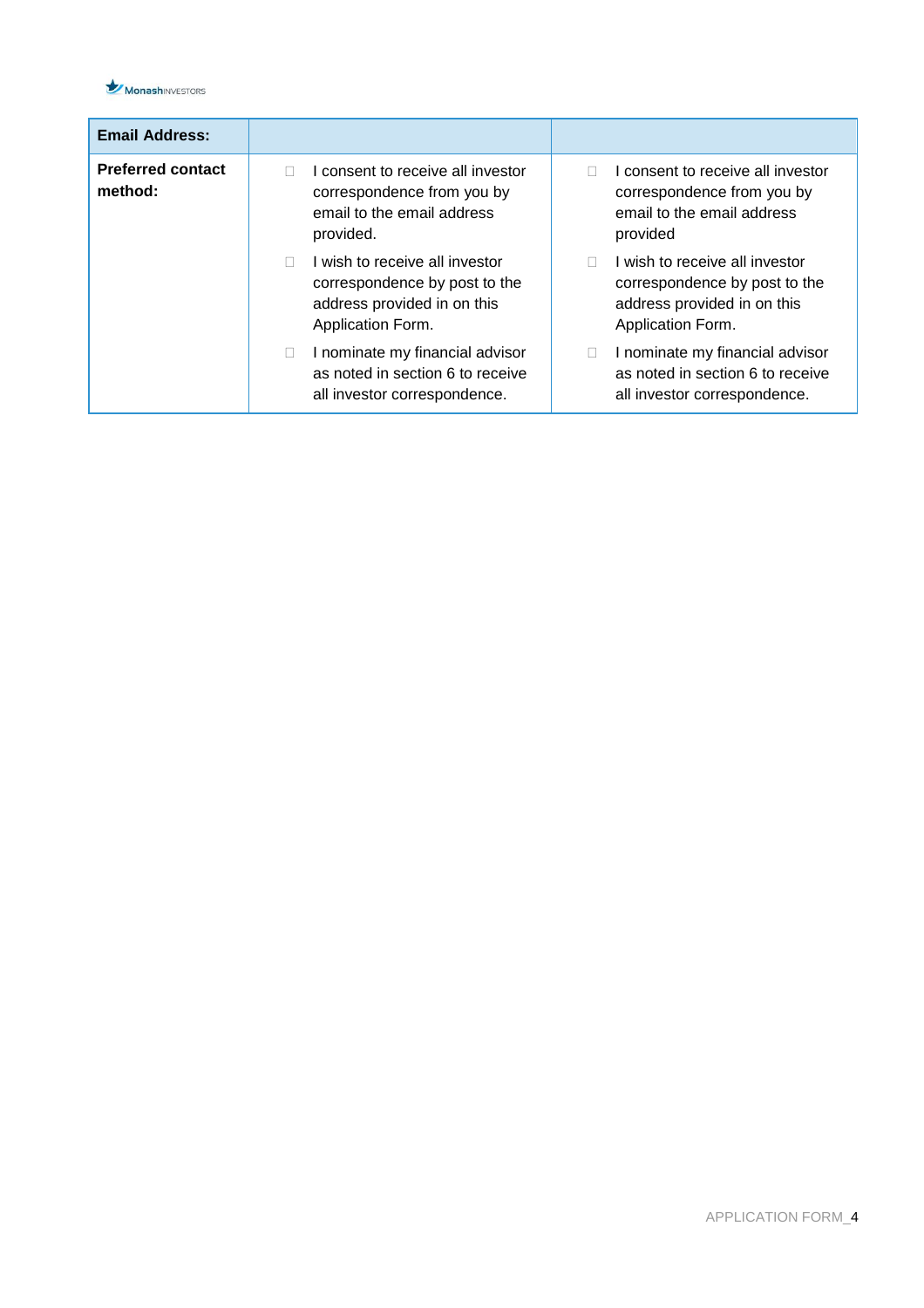

## **3. ALL OTHER ACCOUNT HOLDERS INVESTOR DETAILS**

| <b>Investor Type/Capacity:</b>                                                                                                               | Company<br>$\Box$                                                                                                       |
|----------------------------------------------------------------------------------------------------------------------------------------------|-------------------------------------------------------------------------------------------------------------------------|
|                                                                                                                                              | Sole Trader<br>$\Box$                                                                                                   |
|                                                                                                                                              | <b>Trust</b><br>$\Box$                                                                                                  |
|                                                                                                                                              | Partnership<br>$\Box$                                                                                                   |
|                                                                                                                                              | Association<br>$\Box$                                                                                                   |
|                                                                                                                                              | Co-operative<br>$\Box$                                                                                                  |
|                                                                                                                                              | Government Body<br>$\Box$                                                                                               |
|                                                                                                                                              | Other<br>$\Box$                                                                                                         |
| <b>Full Name of Company/</b><br><b>Business if Sole Trader/</b><br><b>Trust (including Trustee</b><br>details) /<br>Partnership/Association/ |                                                                                                                         |
| <b>Cooperative/ Government</b><br>Body:                                                                                                      |                                                                                                                         |
| <b>Tax File Number:</b>                                                                                                                      |                                                                                                                         |
| <b>ABN</b> (if applicable):                                                                                                                  |                                                                                                                         |
| <b>Principle Business Activity:</b>                                                                                                          |                                                                                                                         |
| <b>Address:</b>                                                                                                                              |                                                                                                                         |
| Street address 1:                                                                                                                            |                                                                                                                         |
| <b>Street Address 2:</b>                                                                                                                     |                                                                                                                         |
| Suburb:<br>State:                                                                                                                            |                                                                                                                         |
| Postcode:                                                                                                                                    |                                                                                                                         |
| <b>Country:</b>                                                                                                                              |                                                                                                                         |
|                                                                                                                                              |                                                                                                                         |
| <b>Phone Number (business</b><br>hours):                                                                                                     |                                                                                                                         |
| <b>Mobile Number:</b>                                                                                                                        |                                                                                                                         |
| <b>Fax Number:</b>                                                                                                                           |                                                                                                                         |
| <b>Email address:</b>                                                                                                                        |                                                                                                                         |
| <b>Preferred contact method:</b>                                                                                                             | I consent to receive all investor correspondence from you by email<br>$\Box$<br>to the email address provided           |
|                                                                                                                                              | I wish to receive all investor correspondence by post to the<br>$\Box$<br>address provided in on this Application Form. |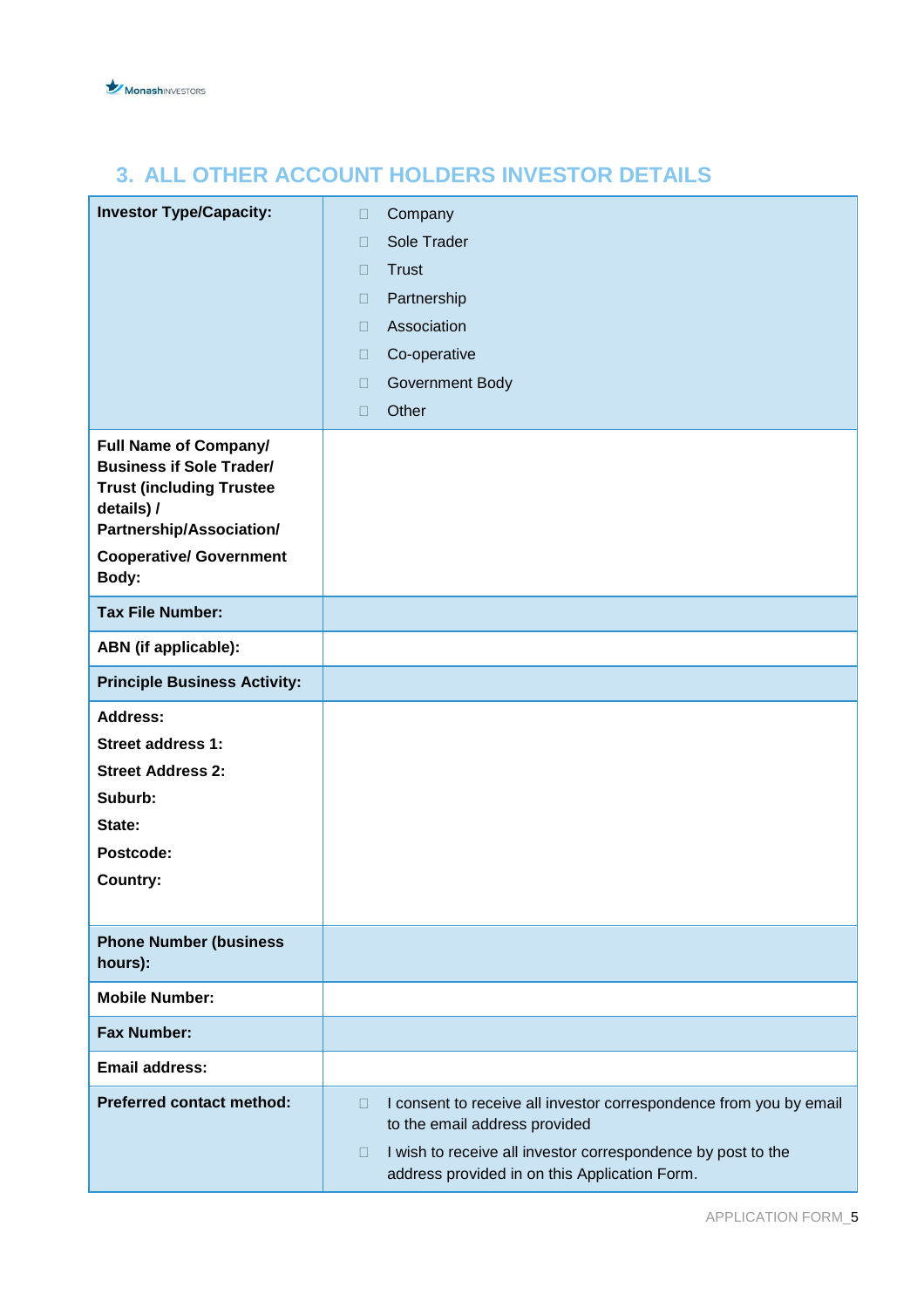

#### **4. AUTHORISED REPRESENTATIVE DETAILS**

**Complete this section if you wish to appoint a person to act in a legal capacity as your authorised representative and to operate your investment in the Fund on your behalf. In general, an authorised representative can do everything you can do with your investment, except appoint another authorised representative.**

**We may act on the sole instructions of the authorised representative until you advise us in writing that the appointment of your authorised representative has terminated. We may also terminate or vary an appointment of an authorised representative by giving you 14 days prior notice.**

**If an authorised representative is a partnership or a company, any one of the partners or any Director of the company is individually deemed to have the powers of the authorised representative.**

**Please attach a certified copy of your Power of Attorney.**

**For information on how to certify your document please refer to the Certification Information Sheet**

| <b>Given Name:</b><br>Surname:                                     |  |
|--------------------------------------------------------------------|--|
| <b>Signature of</b><br><b>Authorised</b><br><b>Representative:</b> |  |
| Date:                                                              |  |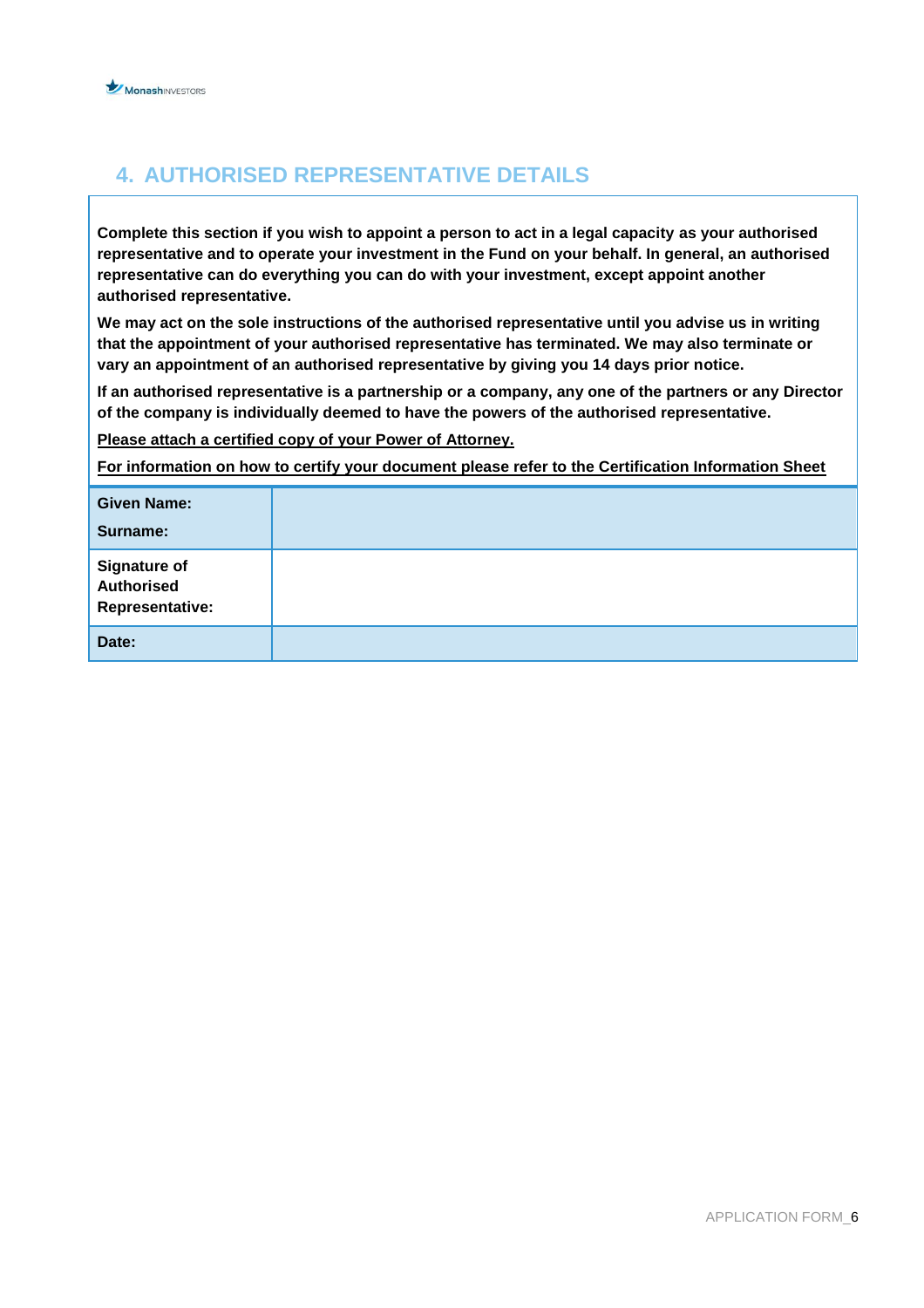#### **5. INVESTMENT DETAILS**

| Please specify a class if applying into a specific<br>class (if applicable):         |  |  |  |
|--------------------------------------------------------------------------------------|--|--|--|
| <b>Investment Amount: (Subject to minimum)</b>                                       |  |  |  |
| Source of funds being invested (choose most<br>relevant)                             |  |  |  |
| <b>Retirement income</b><br>П                                                        |  |  |  |
| <b>Employment income</b><br>O                                                        |  |  |  |
| <b>Business activities</b><br>$\Box$                                                 |  |  |  |
| Sale of assets<br>$\Box$                                                             |  |  |  |
| Inheritance/gifts<br>$\Box$                                                          |  |  |  |
| <b>Financial investments</b><br>П                                                    |  |  |  |
| <b>Other</b><br>П                                                                    |  |  |  |
| <b>Payment Method:</b>                                                               |  |  |  |
| <b>Direct Credit/Electronic Funds Transfer</b><br>П.                                 |  |  |  |
| <b>Account Name: The Trust Company (RE</b>                                           |  |  |  |
| Services) Limited as RE for Monash<br><b>Absolute Investment Fund - Applications</b> |  |  |  |
| <b>Account</b>                                                                       |  |  |  |
| <b>Bank: NAB</b>                                                                     |  |  |  |
| <b>BSB 082 401</b>                                                                   |  |  |  |
| Account Number 919 662 704                                                           |  |  |  |
| Distribution payment instructions (choose one payment instruction):                  |  |  |  |
| Please reinvest my distributions in the relevant Fund<br>П                           |  |  |  |
| Please pay my distributions directly to my nominated bank account<br>П               |  |  |  |
| <b>Your Distribution Bank Account Details:</b>                                       |  |  |  |
| Bank:                                                                                |  |  |  |
| <b>Account Name:</b>                                                                 |  |  |  |
| BSB:                                                                                 |  |  |  |
| <b>Account Number:</b>                                                               |  |  |  |
| If you wish to have a separate bank account for                                      |  |  |  |
| redemption payments please fill the below:                                           |  |  |  |
| Your Redemption Bank Account Details:                                                |  |  |  |
| <b>Bank:</b>                                                                         |  |  |  |
| <b>Account Name:</b>                                                                 |  |  |  |
| <b>BSB:</b>                                                                          |  |  |  |
| <b>Account Number:</b>                                                               |  |  |  |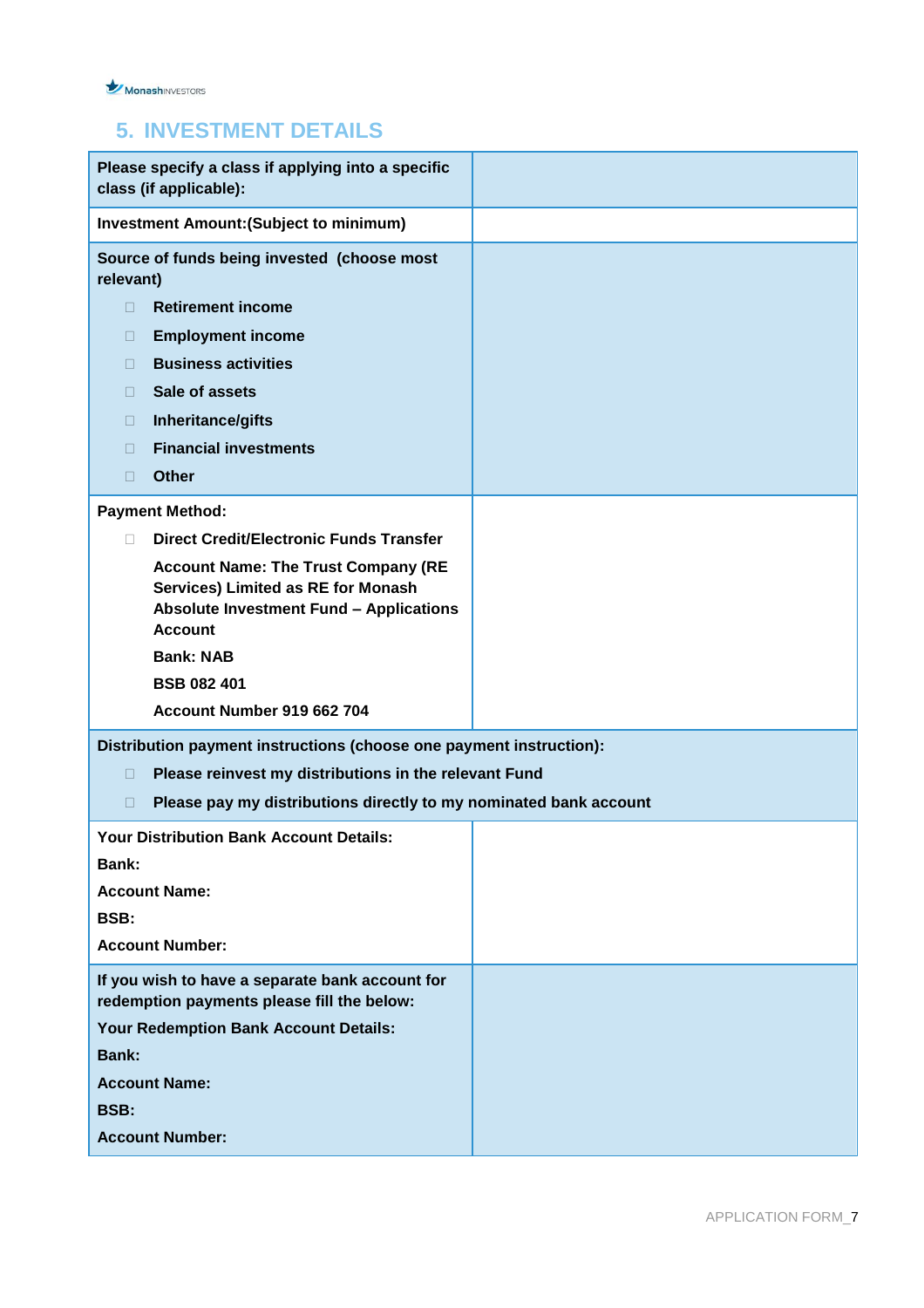

## **6. FINANCIAL ADVISOR DETAILS**

| information.                                                                                                                                                        | By filling out this section you nominate and consent the named Financial Advisor access to your                                                                                                                                         |
|---------------------------------------------------------------------------------------------------------------------------------------------------------------------|-----------------------------------------------------------------------------------------------------------------------------------------------------------------------------------------------------------------------------------------|
| <b>Advisor Name (full</b><br>name):                                                                                                                                 |                                                                                                                                                                                                                                         |
| <b>Name of Advisory Firm:</b>                                                                                                                                       |                                                                                                                                                                                                                                         |
| <b>Name of Dealer Group:</b>                                                                                                                                        |                                                                                                                                                                                                                                         |
| <b>AFSL or AFSL</b><br><b>Representative Number:</b>                                                                                                                |                                                                                                                                                                                                                                         |
| <b>Address:</b><br>Suburb:<br>State:<br>Postcode:<br><b>Country:</b>                                                                                                |                                                                                                                                                                                                                                         |
| <b>Phone Number</b><br>(business hours):                                                                                                                            |                                                                                                                                                                                                                                         |
| <b>Mobile Number:</b>                                                                                                                                               |                                                                                                                                                                                                                                         |
| <b>Fax Number:</b>                                                                                                                                                  |                                                                                                                                                                                                                                         |
| <b>Email address:</b>                                                                                                                                               |                                                                                                                                                                                                                                         |
| If you have elected you<br>financial advisor to<br>receive all investor<br>correspondence, please<br>confirm the financial<br>advisors preferred<br>contact method: | I consent to receive all investor correspondence from you by email to<br>$\Box$<br>the email address provided in section 6.<br>I wish to receive all investor correspondence by post to the address<br>$\Box$<br>provided in section 6. |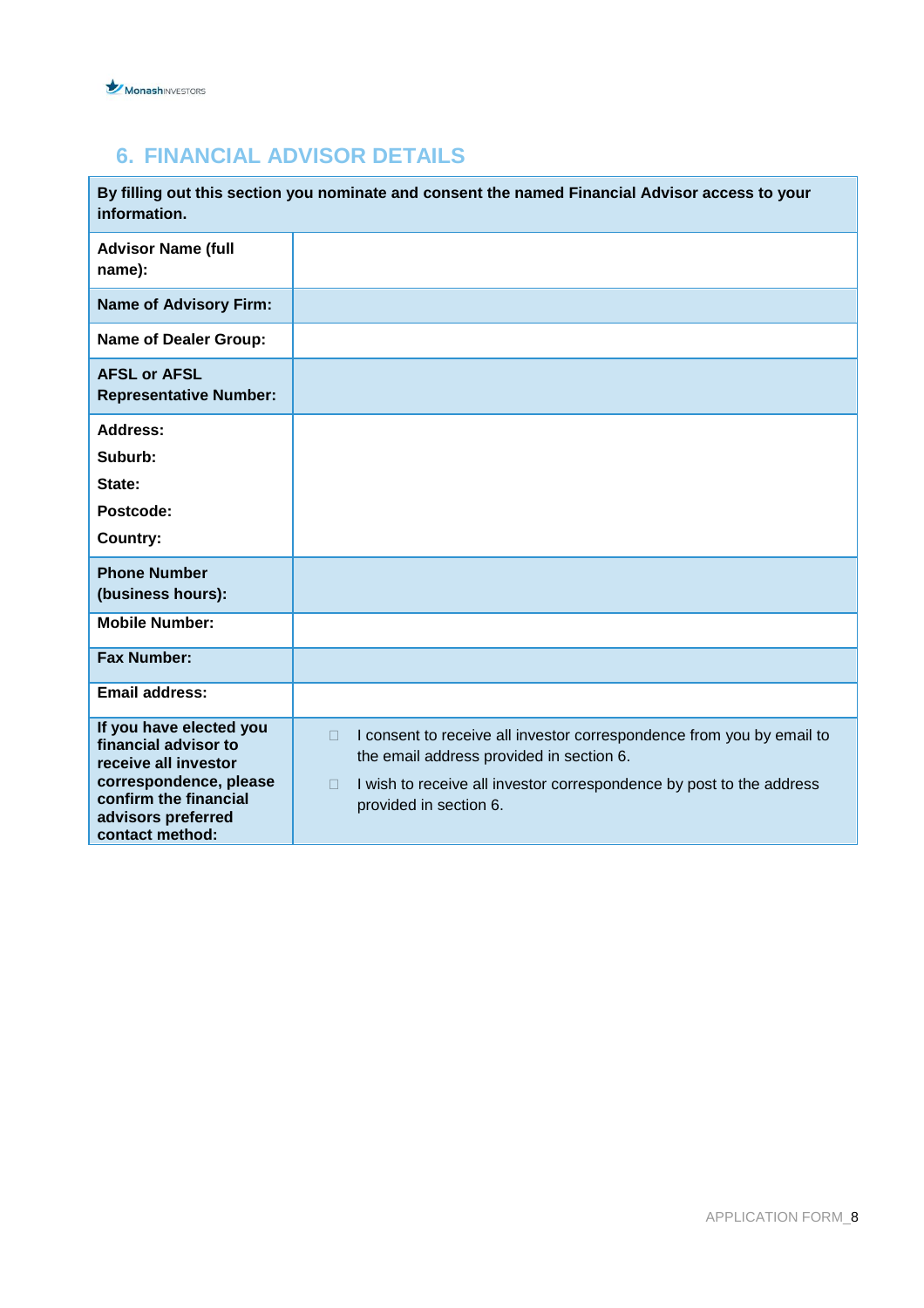

### **7. DECLARATION**

I/we declare and agree each of the following:

- I/we have read the current PDS to which this application applies and have received and accepted the offer in it.
- My/our application is true and correct.
- I am/we are bound by any terms and conditions contained in the current PDS and the provisions of the constitution of the Fund as amended from time totime.
- I/we have legal power to invest.
- If this is a joint application, each of us agrees that our investment is as joint tenants. Each of us is able to operate the account and bind the other to any transaction including investments or withdrawals by any available method.
- If investing as trustee on behalf of a super fund or trust, I/we confirm that I am/we are acting in accordance with my/our designated powers and authority under the relevant trust deed. In the case of a super fund, I/we also confirm that it is a complying fund under the Superannuation Industry (Supervision) Act 1993.
- I/we acknowledge that none of The Trust Company (RE Services) Limited ABN 45 003 278 331 or any of their related entities, officers or employees or any related company or any of the appointed service providers including the investment manager and custodian guarantee the repayment of capital or the performance of the Fund or of any particular rate of return by the Fund.
- I/we agree to the anti-money laundering and counter-terrorism financing statements contained in the PDS. I/we agree to provide further information or personal details to The Trust Company (RE Services) Limited and the custodian if required to meet their obligations under any anti- money laundering and counter-terrorism law and regulations, and acknowledge that processing or my/our application may be delayed and will be processed at the unit price applicable for the business day on which all required information has been received and verified.
- I/we have read and understood the privacy disclosure as detailed in the PDS. I/we consent to my/our personal information being collected, held, used and disclosed in accordance with the privacy disclosure. I/we consent to The Trust Company (RE Services) Limited disclosing this information to my/our financial adviser (named in this form) for units in the Fund. Where the financial adviser no longer acts on my/our behalf, I/we will notify The Trust Company (RE Services) Limited of thechange.
- If I/we have appointed an authorised representative, I/we release, discharge and indemnify The Trust Company (RE Services) Limited from any loss, expense, action or other liability which may be suffered by, brought against me/us or The Trust Company (RE Services) Limited for any action or omissions by the authorised representative whether authorised by me/us or not.
- If I/we have appointed a financial adviser, payment to the financial adviser of the amount stated in section 6, which includes any amounts invested under the Savings Plan.
- I/we certify that the information provided in the separate ID forms, including information relating to taxrelated requirements, is reasonable based on verifiabledocumentation.

I/we acknowledge and agree that:

- The Trust Company (RE Services) Limited may be required to pass on my/our personal information or information about my/our investment to the relevant regulatory authorities, including for compliance with anti-Money laundering and counter-terrorism law and regulations as well as any tax-related requirements for tax residents of other countries.